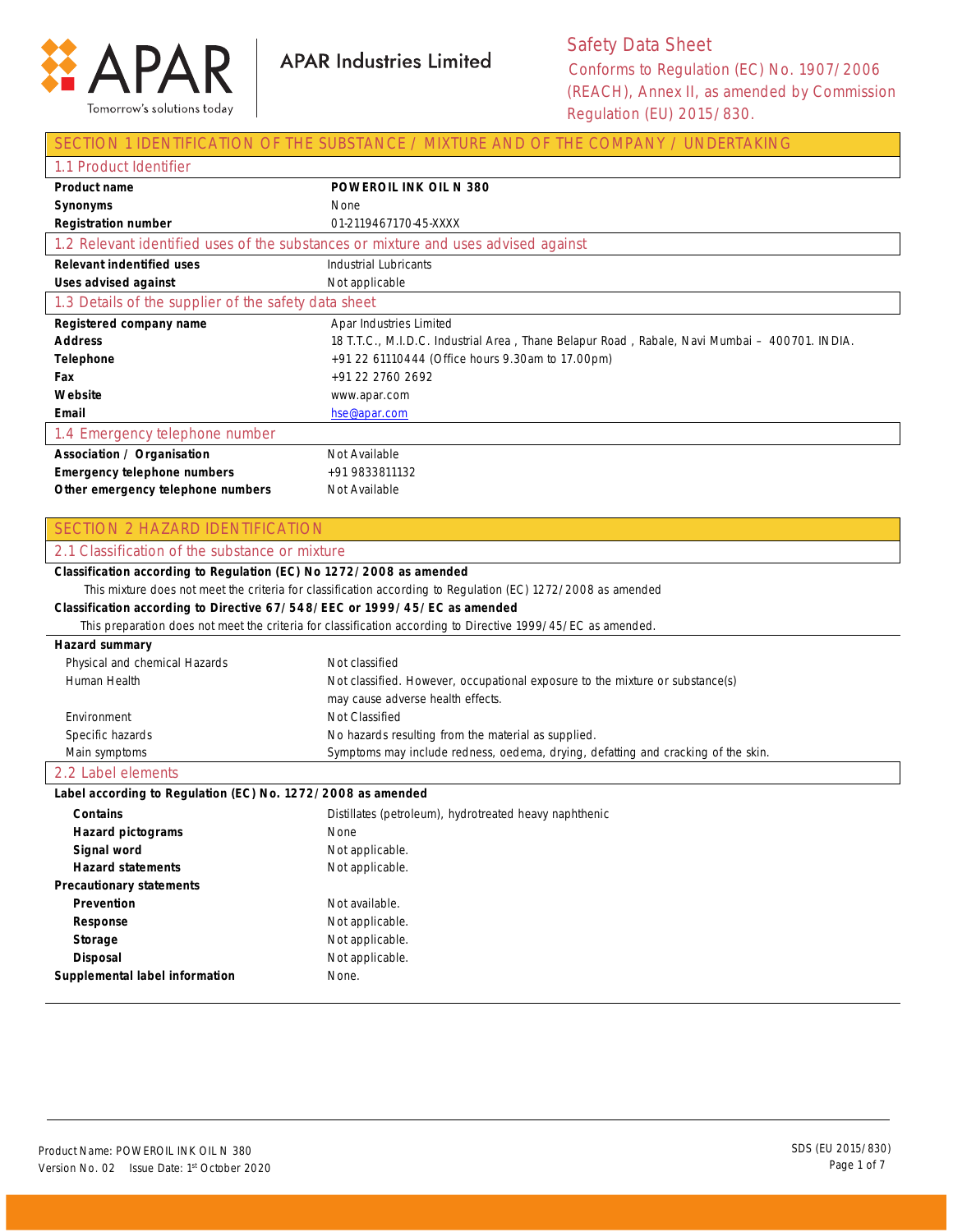

Tomorrow's solutions today

## Safety Data Sheet Conforms to Regulation (EC) No. 1907/2006 (REACH), Annex II, as amended by Commission Regulation (EU) 2015/830.

| See section 11 for additional information on health hazards.<br>2.3 Other hazards                                                                                                                    |                     |                                                                                     |                                                                                                                                     |                             |
|------------------------------------------------------------------------------------------------------------------------------------------------------------------------------------------------------|---------------------|-------------------------------------------------------------------------------------|-------------------------------------------------------------------------------------------------------------------------------------|-----------------------------|
| SECTION 3 COMPOSITION / INFORMATION ON INGREDIENTS                                                                                                                                                   |                     |                                                                                     |                                                                                                                                     |                             |
| 3.1 Substances                                                                                                                                                                                       |                     |                                                                                     |                                                                                                                                     |                             |
| 1. CAS No.<br>2. EC No.                                                                                                                                                                              | % (Weight)          | Name                                                                                | <b>Classification according to</b><br>regulation (EC)<br>No.1272/2008(CLP)                                                          | Classification (67/548/EEC) |
| 1.64742-52-5<br>2. 265-155-0                                                                                                                                                                         | 100                 | Distillates (petroleum),<br>hydrotreated Heavy naphthenic                           | Not classified                                                                                                                      | Not classified              |
| Ingredient notes                                                                                                                                                                                     |                     |                                                                                     |                                                                                                                                     |                             |
|                                                                                                                                                                                                      |                     | The highly refined mineral oil contains <3% (w/w) DMSO extract, according to IP346. |                                                                                                                                     |                             |
| <b>SECTION 4 FIRST AID MEASURES</b>                                                                                                                                                                  |                     |                                                                                     |                                                                                                                                     |                             |
| 4.1 Description of first aid measures                                                                                                                                                                |                     |                                                                                     |                                                                                                                                     |                             |
|                                                                                                                                                                                                      | <b>Eye Contact</b>  | If this product comes in contact with eyes :                                        |                                                                                                                                     |                             |
|                                                                                                                                                                                                      |                     | $\triangleright$ Wash out immediately with water                                    |                                                                                                                                     |                             |
|                                                                                                                                                                                                      |                     | $\triangleright$ If irritation continues, seek medical attention.                   |                                                                                                                                     |                             |
|                                                                                                                                                                                                      |                     |                                                                                     | ≻ Removal of contact lenses after an eye injury should only be undertaken by skilled personnel.                                     |                             |
|                                                                                                                                                                                                      | <b>Skin Contact</b> | If skin or hair contact occurs:                                                     |                                                                                                                                     |                             |
|                                                                                                                                                                                                      |                     |                                                                                     | > Flush skin and hair with running water (and soap if available).                                                                   |                             |
|                                                                                                                                                                                                      | <b>Inhalation</b>   | > Seek medical attention in event of irritation.                                    |                                                                                                                                     |                             |
|                                                                                                                                                                                                      |                     | are usually unnecessary.                                                            | If fumes, aerosol or combustion products are inhaled remove from contaminated area. Other measures                                  |                             |
|                                                                                                                                                                                                      |                     |                                                                                     |                                                                                                                                     |                             |
| > Immediately give a glass of water.<br>Ingestion<br>> First aid is not generally required. If in doubt, contact a Poisons Information Centre or a doctor.                                           |                     |                                                                                     |                                                                                                                                     |                             |
|                                                                                                                                                                                                      |                     | 4.2 Most important symptoms and effects, both acute and delayed                     |                                                                                                                                     |                             |
| See section 11                                                                                                                                                                                       |                     |                                                                                     |                                                                                                                                     |                             |
|                                                                                                                                                                                                      |                     | 4.3 Indication of any immediate medical attention and special treatment needed      |                                                                                                                                     |                             |
| Treat symptomatically.                                                                                                                                                                               |                     |                                                                                     |                                                                                                                                     |                             |
| <b>SECTION 5 FIRE FIGHTING MEASURES</b>                                                                                                                                                              |                     |                                                                                     |                                                                                                                                     |                             |
| 5.1 Extinguishing media                                                                                                                                                                              |                     |                                                                                     |                                                                                                                                     |                             |
| > Dry chemicals Powder.                                                                                                                                                                              |                     |                                                                                     |                                                                                                                                     |                             |
| $\triangleright$ Foam.                                                                                                                                                                               |                     |                                                                                     |                                                                                                                                     |                             |
| $\triangleright$ BCF (where regulations permit).                                                                                                                                                     |                     |                                                                                     |                                                                                                                                     |                             |
| > Carbon dioxide (CO2).                                                                                                                                                                              |                     |                                                                                     |                                                                                                                                     |                             |
| $\triangleright$ Water spray or fog - Large fires only.                                                                                                                                              |                     |                                                                                     |                                                                                                                                     |                             |
| 5.2 Special hazards arising from the substrate or mixture<br>Fire incompatibility entries and the Avoid contamination with oxidizing agents i.e. nitrates, oxidizing acids, chlorine acids, chlorine |                     |                                                                                     |                                                                                                                                     |                             |
|                                                                                                                                                                                                      |                     |                                                                                     | bleaches, pool chlorine etc. as ignition may results.                                                                               |                             |
| 5.3 Advice for firefighters                                                                                                                                                                          |                     |                                                                                     |                                                                                                                                     |                             |
| Fire fighting                                                                                                                                                                                        |                     |                                                                                     | > Alert Fire Brigade and tell them location and nature of hazard.<br>> Wear full body protective clothing with breathing apparatus. |                             |
| SECTION 6 ACCIDENTAL RELEASE MEASURES                                                                                                                                                                |                     |                                                                                     |                                                                                                                                     |                             |
|                                                                                                                                                                                                      |                     | 6.1 Personal precautions, protective equipment and emergency procedures             |                                                                                                                                     |                             |
| See section 8                                                                                                                                                                                        |                     |                                                                                     |                                                                                                                                     |                             |
| 6.2 Environmental precautions                                                                                                                                                                        |                     |                                                                                     |                                                                                                                                     |                             |

**APAR Industries Limited** 

See section 12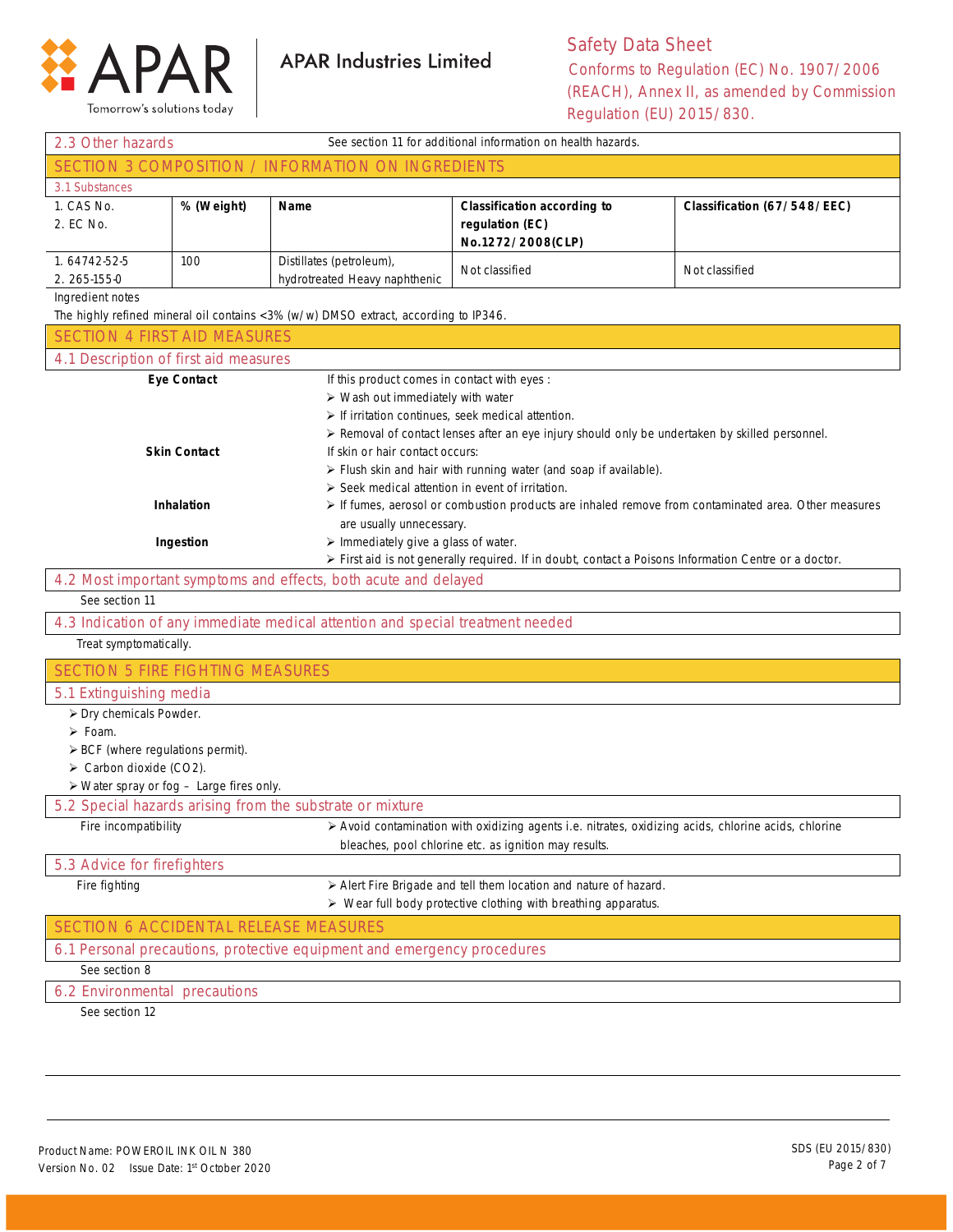

ī

| 6.3 Methods and material for containment and cleaning up          |                                                                                                       |  |
|-------------------------------------------------------------------|-------------------------------------------------------------------------------------------------------|--|
|                                                                   | > Remove all ignitions sources.                                                                       |  |
| $\triangleright$ Clean up all spills immediately.                 |                                                                                                       |  |
| <b>Minor spills</b>                                               | $\triangleright$ Avoid breathing vapours and contact with skin and eyes.                              |  |
|                                                                   | > Control personal contact with the substance, by using protective equipment.                         |  |
|                                                                   | > Contain and absorb spill with sand, earth, inert material or vermiculite.                           |  |
|                                                                   | $\triangleright$ Wipe up.                                                                             |  |
|                                                                   | $\triangleright$ Place in a suitable, labelled container for waste disposal.                          |  |
| 6.4 Reference to other sections                                   | For personal protection, see section 8. For waste disposal, see section 13.                           |  |
| <b>SECTION 7 HANDLING AND STORAGE</b>                             |                                                                                                       |  |
| 7.1 Precautions for safe handling                                 |                                                                                                       |  |
|                                                                   | > Avoid all personal contact, including inhalation.                                                   |  |
|                                                                   | > Wear protective clothing when risk of exposure occurs.                                              |  |
|                                                                   | $\triangleright$ Use in a well-ventilated area.                                                       |  |
|                                                                   | $\triangleright$ Prevent concentration in hollows and sumps.                                          |  |
|                                                                   | > DO NOT enter confined spaces until atmosphere has been checked.                                     |  |
|                                                                   | > Avoid smoking, naked lights or ignition sources.                                                    |  |
| Safe Handling                                                     | > Avoid contact with incompatible materials. When handling, DO NOT eat, drink or smoke.               |  |
|                                                                   | ≻ Keep containers securely sealed when not in use. Avoid physical damage to containers.               |  |
|                                                                   | > Always wash hands with soap and water after handling.                                               |  |
|                                                                   | > Work clothes should be laundered separately.                                                        |  |
|                                                                   | > Use good occupational work practice.                                                                |  |
|                                                                   | > Observe manufacturer's storage and handling recommendations contained within this SDS. Atmosphere   |  |
|                                                                   | should be regularly checked against established exposure standards to ensure safe working conditions. |  |
| Fire and explosion protection                                     | See section 5                                                                                         |  |
| 7.2 Conditions for safe storage, including any in compatibilities |                                                                                                       |  |
|                                                                   |                                                                                                       |  |
|                                                                   |                                                                                                       |  |
| Suitable container                                                | $\triangleright$ Metal can or drum                                                                    |  |
|                                                                   | > Packaging as recommended by manufacturer.                                                           |  |
|                                                                   | > Check all containers are clearly labeled and free from leaks.                                       |  |
| Storage incompatibility                                           | Avoid reaction with oxidizing agents.                                                                 |  |
| 7.3 Specific end use(s)                                           | Not available                                                                                         |  |
| SECTION 8 EXPOSURE CONTROLS / PERSONAL PROTECTION                 |                                                                                                       |  |
| 8.1 Control parameters                                            |                                                                                                       |  |
| DERIVED NO EFFECT LEVEL (DNEL)                                    |                                                                                                       |  |
| Not available                                                     |                                                                                                       |  |
| PREDICTED NO EFFECT LEVEL (PNEL)                                  |                                                                                                       |  |
| Not available                                                     |                                                                                                       |  |
| <b>OCCUPATIONAL EXPOSURE LIMITS (OEL)</b>                         |                                                                                                       |  |
| 8.2 Exposure controls                                             |                                                                                                       |  |
| 8.2.1 Appropriate engineering controls                            | Adequate ventilation should be provided whenever the material is heated or mists are generated.       |  |
|                                                                   | Provide adequate ventilation, including appropriate local extraction, to ensure that the defined      |  |
|                                                                   | occupational exposure limit is not exceeded.                                                          |  |
| 8.2.2 Personal protection                                         |                                                                                                       |  |
|                                                                   |                                                                                                       |  |
|                                                                   |                                                                                                       |  |
|                                                                   |                                                                                                       |  |
| Eye and face protection                                           | > Safety glasses with side shields                                                                    |  |
|                                                                   | > Chemical goggles.                                                                                   |  |
| <b>Skin protection</b>                                            | See Hand protection below                                                                             |  |
| Hands/feet protection<br><b>Body protection</b>                   | Wear general protective gloves, e.g. light weight rubber gloves.<br>See Other protection below        |  |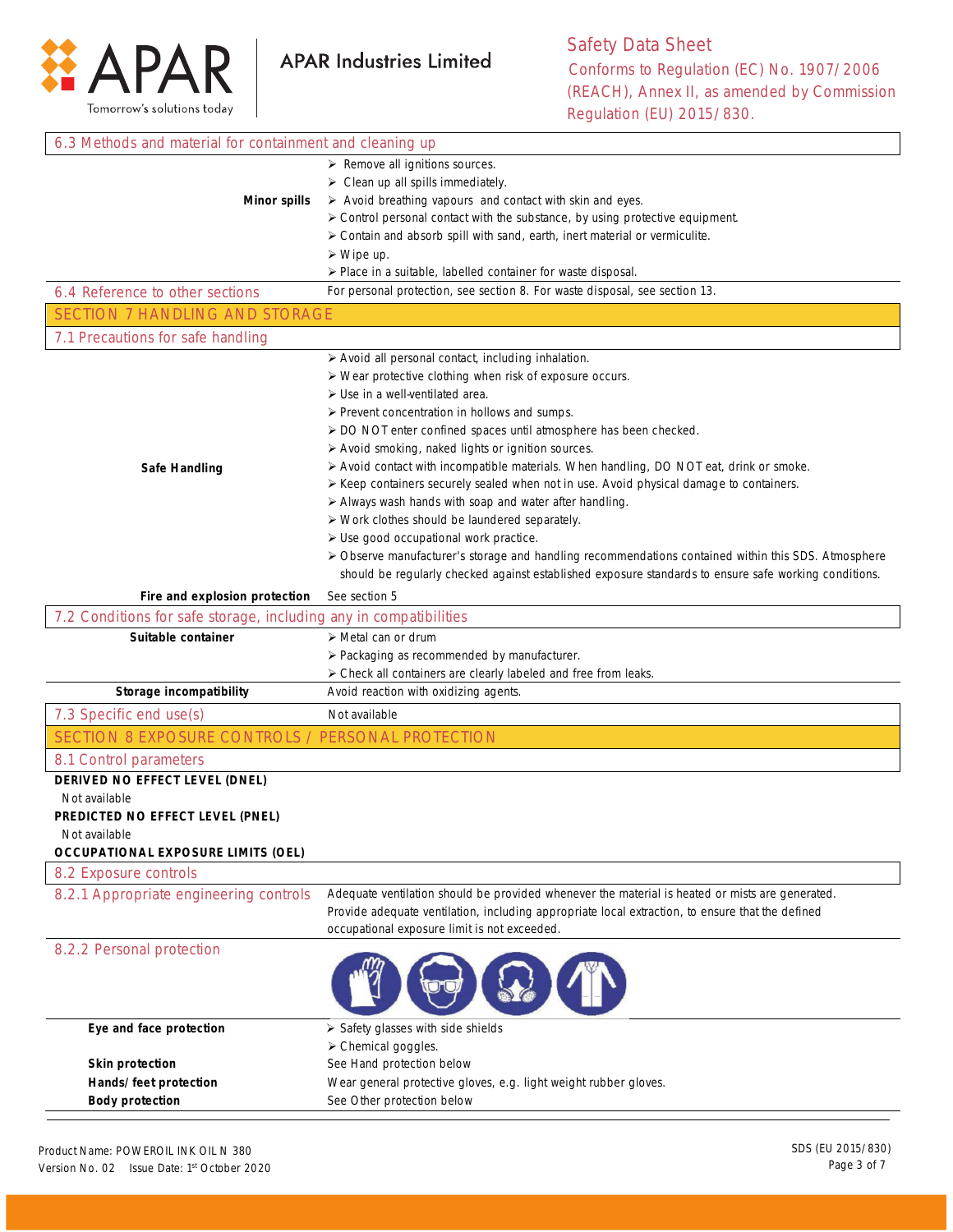

## Safety Data Sheet Conforms to Regulation (EC) No. 1907/2006 (REACH), Annex II, as amended by Commission Regulation (EU) 2015/830.

| Other protection                                          | No special equipment needed when handling small quantities.<br><b>OTHERWISE:</b>                                      |  |
|-----------------------------------------------------------|-----------------------------------------------------------------------------------------------------------------------|--|
|                                                           |                                                                                                                       |  |
|                                                           | Overalls.<br>Barrier cream.                                                                                           |  |
|                                                           | Eyewash unit.                                                                                                         |  |
| <b>Thermal hazards</b>                                    | Not Available                                                                                                         |  |
|                                                           |                                                                                                                       |  |
| <b>Respiratory protection</b>                             | Type A-P Filter of sufficient capacity. (AS/NZS 1716 & 1715, EN 143:2000 & 149:2001, ANSI Z88 or national equivalent) |  |
| 8.2.3. Environmental exposure controls                    | See section 12                                                                                                        |  |
| <b>SECTION 9 PHYSICAL AND CHEMICAL PROPERTIES</b>         |                                                                                                                       |  |
| 9.1 Information on basic physical and chemical properties |                                                                                                                       |  |
| Appearance                                                |                                                                                                                       |  |
| <b>Physical state</b>                                     | Liquid                                                                                                                |  |
| Color                                                     | Amber                                                                                                                 |  |
| Form                                                      | Liquid                                                                                                                |  |
| Odor                                                      | Mild Petroleum Odour                                                                                                  |  |
| <b>Odour threshold</b>                                    | Not applicable                                                                                                        |  |
| pH                                                        | Not applicable                                                                                                        |  |
| Melting point/Pour point                                  | $<$ -3°C (ASTM D-97)                                                                                                  |  |
| Flash point                                               | Closed cup: $> 200^{\circ}$ C                                                                                         |  |
| <b>Evaporation rate</b>                                   | Not available                                                                                                         |  |
| Flammability (solid, gas)                                 | Not available                                                                                                         |  |
| Flammability limits in air,                               | Not available                                                                                                         |  |
| lower, % by volume                                        |                                                                                                                       |  |
| Flammability limits in air,                               | Not available                                                                                                         |  |
| upper, % by volume                                        |                                                                                                                       |  |
| Vapour pressure                                           | Not available                                                                                                         |  |
| Vapour density                                            | Not available                                                                                                         |  |
| Density                                                   | 0.909 to 0.929 at 15°C                                                                                                |  |
| Solubility(ies)                                           |                                                                                                                       |  |
| Solubility (water)                                        | Insoluble                                                                                                             |  |
| <b>Partition coefficient</b>                              |                                                                                                                       |  |
| (n-octanol/water)                                         | Not available                                                                                                         |  |
| <b>Decomposition temperature</b>                          | No Data                                                                                                               |  |
| <b>Auto-ignition temperature</b>                          | $>350^{\circ}$ C                                                                                                      |  |
| Viscosity, Kinematic at 40°C (104°F)                      | 0.95 cm <sup>2</sup> /s to 1.05 cm <sup>2</sup> /s (95 to 105 cSt)                                                    |  |
| <b>Explosive properties</b>                               | No Data                                                                                                               |  |
| <b>Oxidising properties</b>                               | No Data                                                                                                               |  |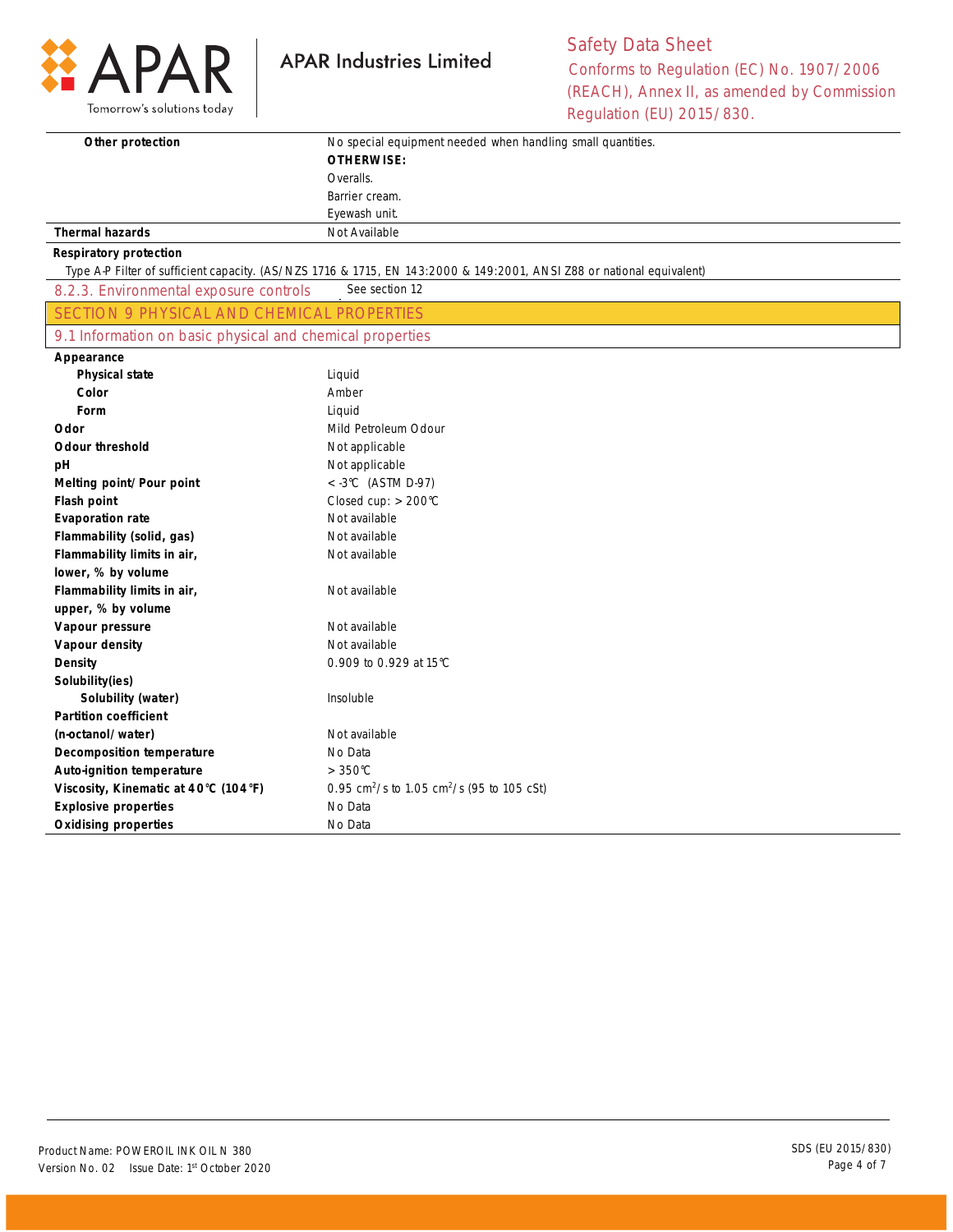

Safety Data Sheet Conforms to Regulation (EC) No. 1907/2006 (REACH), Annex II, as amended by Commission Regulation (EU) 2015/830.

| 9.2 Other Information                   | Not Available                                                                       |  |  |
|-----------------------------------------|-------------------------------------------------------------------------------------|--|--|
| SECTION 10 STABILITY AND REACTIVITY     |                                                                                     |  |  |
| 10.1 Reactivity                         | Stable.                                                                             |  |  |
| 10.2 Chemical stability                 | Under normal conditions of storage and use, hazardous reactions will not occur.     |  |  |
| 10.3 Possibility of hazardous Reactions | Avoid temperatures exceeding the flash point.                                       |  |  |
| 10.4 Conditions to avoid                | No specific data.<br>No specific data.                                              |  |  |
| 10.5 Incompatible materials             | Under normal conditions of storage and use, hazardous decomposition products should |  |  |
| 10.6 Hazardous decomposition            | not be produced.                                                                    |  |  |
| products                                |                                                                                     |  |  |

| <b>SECTION 11 TOXICOLOGICAL INFORMATION</b> |                                                                                                                                                                                                          |                                                                               |                |
|---------------------------------------------|----------------------------------------------------------------------------------------------------------------------------------------------------------------------------------------------------------|-------------------------------------------------------------------------------|----------------|
| 11.1 Information on toxicological effects   |                                                                                                                                                                                                          |                                                                               |                |
| <b>Acute toxicity</b>                       | Not applicable                                                                                                                                                                                           |                                                                               |                |
| Skin corrosion/irritation                   |                                                                                                                                                                                                          | May cause defatting of the skin, but is neither an irritant nor a sensitizer. |                |
| Serious eye damage/eye                      | Not classified. May cause minor irritation on eye contact.                                                                                                                                               |                                                                               |                |
| irritation                                  |                                                                                                                                                                                                          |                                                                               |                |
| Respiratory sensitisation                   | Not classified.                                                                                                                                                                                          |                                                                               |                |
| <b>Skin sensitisation</b>                   | Not classified. May cause defatting of the skin, but is not an irritant.                                                                                                                                 |                                                                               |                |
| Germ cell mutagenicity                      | No data available to indicate product or any components present at greater than 0.1% are<br>mutagenic or genotoxic.                                                                                      |                                                                               |                |
| Carcinogenicity                             | This product is not considered to be a carcinogen by IARC, ACGIH, NTP, or OSHA. Meets EU<br>requirement of less than 3% (w/w) DMSO extract for total polycyclic aromatic compound (PAC) using IP<br>346. |                                                                               |                |
| <b>Reproductive toxicity</b>                | Contains no ingredient listed as toxic to reproduction                                                                                                                                                   |                                                                               |                |
| Specific target organ toxicity              | Not classified.                                                                                                                                                                                          |                                                                               |                |
| - single exposure                           |                                                                                                                                                                                                          |                                                                               |                |
| Specific target organ toxicity              | Not classified.                                                                                                                                                                                          |                                                                               |                |
| - repeated exposure                         |                                                                                                                                                                                                          |                                                                               |                |
| <b>Aspiration hazard</b>                    | May be fatal if swallowed and enters airways.                                                                                                                                                            |                                                                               |                |
| Mixture versus substance                    | Not available.                                                                                                                                                                                           |                                                                               |                |
| information                                 |                                                                                                                                                                                                          |                                                                               |                |
| Other information                           | Risk of chemical pneumonia after aspiration.                                                                                                                                                             |                                                                               |                |
| SECTION 12 ECOLOGICAL INFORMATION           |                                                                                                                                                                                                          |                                                                               |                |
| 12.1 Toxicity                               | Not expected to be harmful to aquatic organisms.                                                                                                                                                         |                                                                               |                |
| 12.2 Persistence and degradability          |                                                                                                                                                                                                          |                                                                               |                |
| degradability                               | The product is not readily biodegradable.                                                                                                                                                                |                                                                               |                |
| 12.3 Bioaccumulative potential              |                                                                                                                                                                                                          |                                                                               |                |
| <b>Bioaccumulation potential</b>            | Bioaccumulation is unlikely to be significant because of the low water solubility of this product.                                                                                                       |                                                                               |                |
| 12.4 Mobility in soil                       |                                                                                                                                                                                                          |                                                                               |                |
| <b>Mobility</b>                             | Not available.                                                                                                                                                                                           |                                                                               |                |
| 12.5 Results of PBT and vPvB assessment     |                                                                                                                                                                                                          |                                                                               |                |
|                                             | P                                                                                                                                                                                                        | B                                                                             | T              |
| Relevant available data                     | Not applicable                                                                                                                                                                                           | Not applicable                                                                | Not applicable |
| PBT Criteria fulfilled?                     | Not applicable<br>Not applicable<br>Not applicable                                                                                                                                                       |                                                                               |                |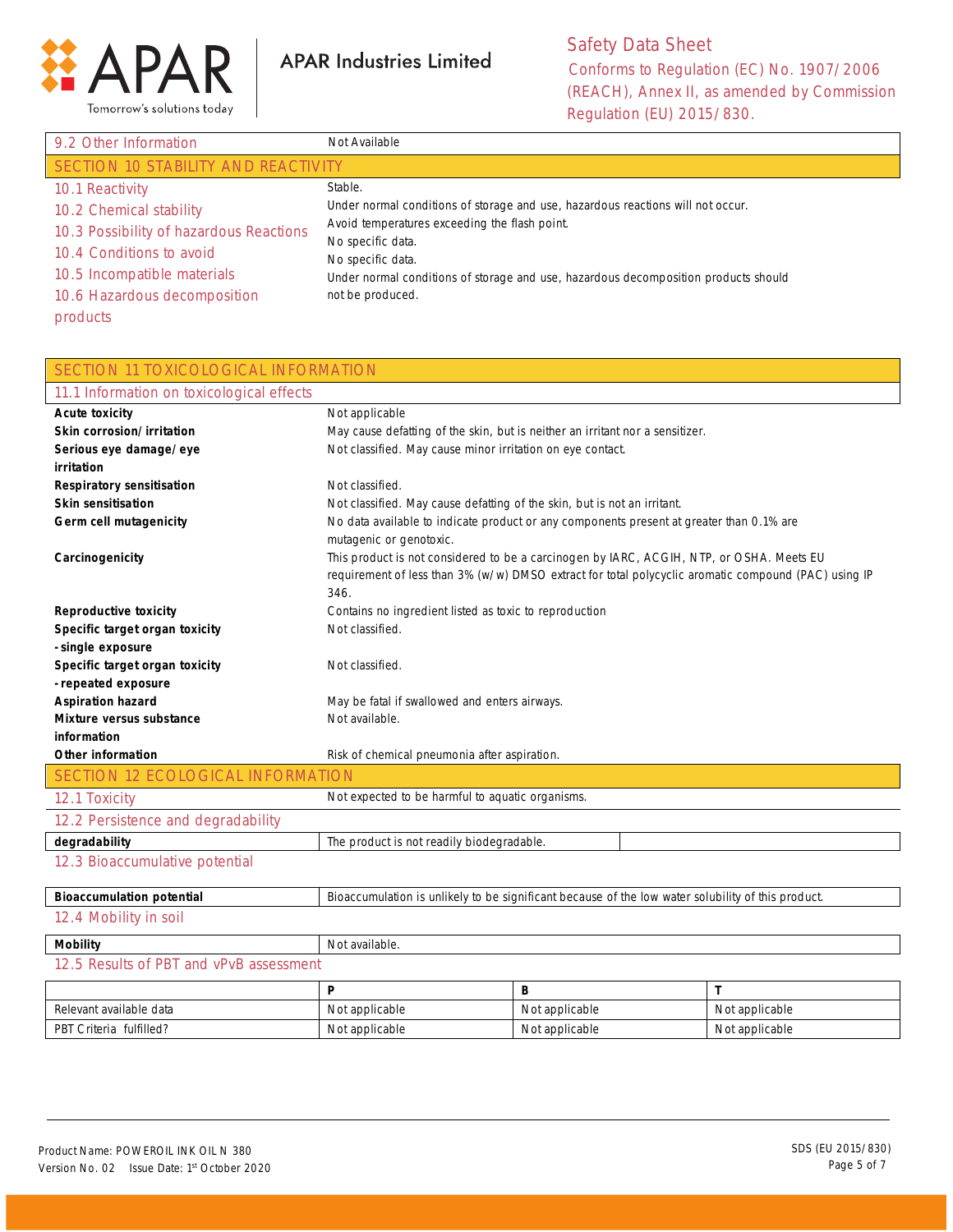

No other adverse environmental effects (e.g. ozone depletion, photochemical ozone creation

| 12.6 Other adverse effects                                                                                                                                                                                                                                                                               | potential, endocrine disruption, global warming potential) are expected from this component.                                                                                                                                                                                                                                                                                                                                                                                                                                                                                                                                                                                                                                                                                                                                                       |
|----------------------------------------------------------------------------------------------------------------------------------------------------------------------------------------------------------------------------------------------------------------------------------------------------------|----------------------------------------------------------------------------------------------------------------------------------------------------------------------------------------------------------------------------------------------------------------------------------------------------------------------------------------------------------------------------------------------------------------------------------------------------------------------------------------------------------------------------------------------------------------------------------------------------------------------------------------------------------------------------------------------------------------------------------------------------------------------------------------------------------------------------------------------------|
| <b>SECTION 13 DISPOSAL CONSIDERATIONS</b>                                                                                                                                                                                                                                                                |                                                                                                                                                                                                                                                                                                                                                                                                                                                                                                                                                                                                                                                                                                                                                                                                                                                    |
| 13.1 Waste treatment methods                                                                                                                                                                                                                                                                             |                                                                                                                                                                                                                                                                                                                                                                                                                                                                                                                                                                                                                                                                                                                                                                                                                                                    |
| Product / Packaging disposal                                                                                                                                                                                                                                                                             | Legislation addressing waste disposal requirements may differ by country, state and/ or territory. Each user<br>must refer to laws operating in their area. In some areas, certain wastes must be tracked.<br>A Hierarchy of Controls seems to be common - the user should investigate:<br>Reduction<br>➤<br>➤<br>Reuse<br>➤<br>Recycling<br>Disposal (if all else fails)<br>➤<br>This material may be recycled if unused, or if it has not been contaminated so as to make it unsuitable for<br>its intended use. If it has been contaminated, it may be possible to reclaim the product by filtration,<br>distillation or some other means. Shelf life considerations should also be applied in making decisions of<br>this type. Note that properties of a material may change in use, and recycling or reuse may not always be<br>appropriate. |
| Waste treatment options                                                                                                                                                                                                                                                                                  | Not available                                                                                                                                                                                                                                                                                                                                                                                                                                                                                                                                                                                                                                                                                                                                                                                                                                      |
| Sewage disposal options                                                                                                                                                                                                                                                                                  | Not available                                                                                                                                                                                                                                                                                                                                                                                                                                                                                                                                                                                                                                                                                                                                                                                                                                      |
| <b>SECTION 14 TRANSPORT INFORMATION</b>                                                                                                                                                                                                                                                                  |                                                                                                                                                                                                                                                                                                                                                                                                                                                                                                                                                                                                                                                                                                                                                                                                                                                    |
| General<br>14.1 UN Number<br>14.2 UN proper shipping name<br>14.3 Transport hazard class(es)<br>14.4 Packing group<br>14.5 Environmental hazards<br>14.6 Special precautions for user<br>14.7 Transport in bulk according to<br>Annex II of MARPOL 73/78 and the<br><b>IBC Code</b>                      | The product is not covered by international regulation on the transport of dangerous<br>goods(IMDG, IATA, ADR/RID)<br>Not classified as dangerous goods for transport.<br>Not applicable<br>Not applicable<br>Not applicable<br>Not classified as marine pollutant/environmentally hazardous.<br>Not applicable<br>Not applicable                                                                                                                                                                                                                                                                                                                                                                                                                                                                                                                  |
| <b>SECTION 15 REGULATORY INFORMATION</b>                                                                                                                                                                                                                                                                 |                                                                                                                                                                                                                                                                                                                                                                                                                                                                                                                                                                                                                                                                                                                                                                                                                                                    |
|                                                                                                                                                                                                                                                                                                          | 15.1. Safety, health and environmental regulations / legislation specific for the substance or mixture                                                                                                                                                                                                                                                                                                                                                                                                                                                                                                                                                                                                                                                                                                                                             |
| <b>EU</b> regulations<br>Not listed.<br>Not listed.<br>Regulation (EC) No. 850/2004 on persistent organic pollutants, Annex I<br>Not listed.<br>Not listed.<br>Not listed.<br>Not listed.<br>Not listed.<br>Regulation (EC) No. 166/2006 Annex II Pollutant Release and Transfer Registry<br>Not listed. | Regulation (EC) No. 2037/2000 on substances that deplete the ozone layer, Annex I<br>Regulation (EC) No. 2037/2000 on substances that deplete the ozone layer, Annex II<br>Regulation (EC) No. 689/2008 concerning the export and import of dangerous chemicals, Annex I, part 1<br>Regulation (EC) No. 689/2008 concerning the export and import of dangerous chemicals, Annex I, part 2<br>Regulation (EC) No. 689/2008 concerning the export and import of dangerous chemicals, Annex I, part 3<br>Regulation (EC) No. 689/2008 concerning the export and import of dangerous chemicals, Annex V                                                                                                                                                                                                                                                |